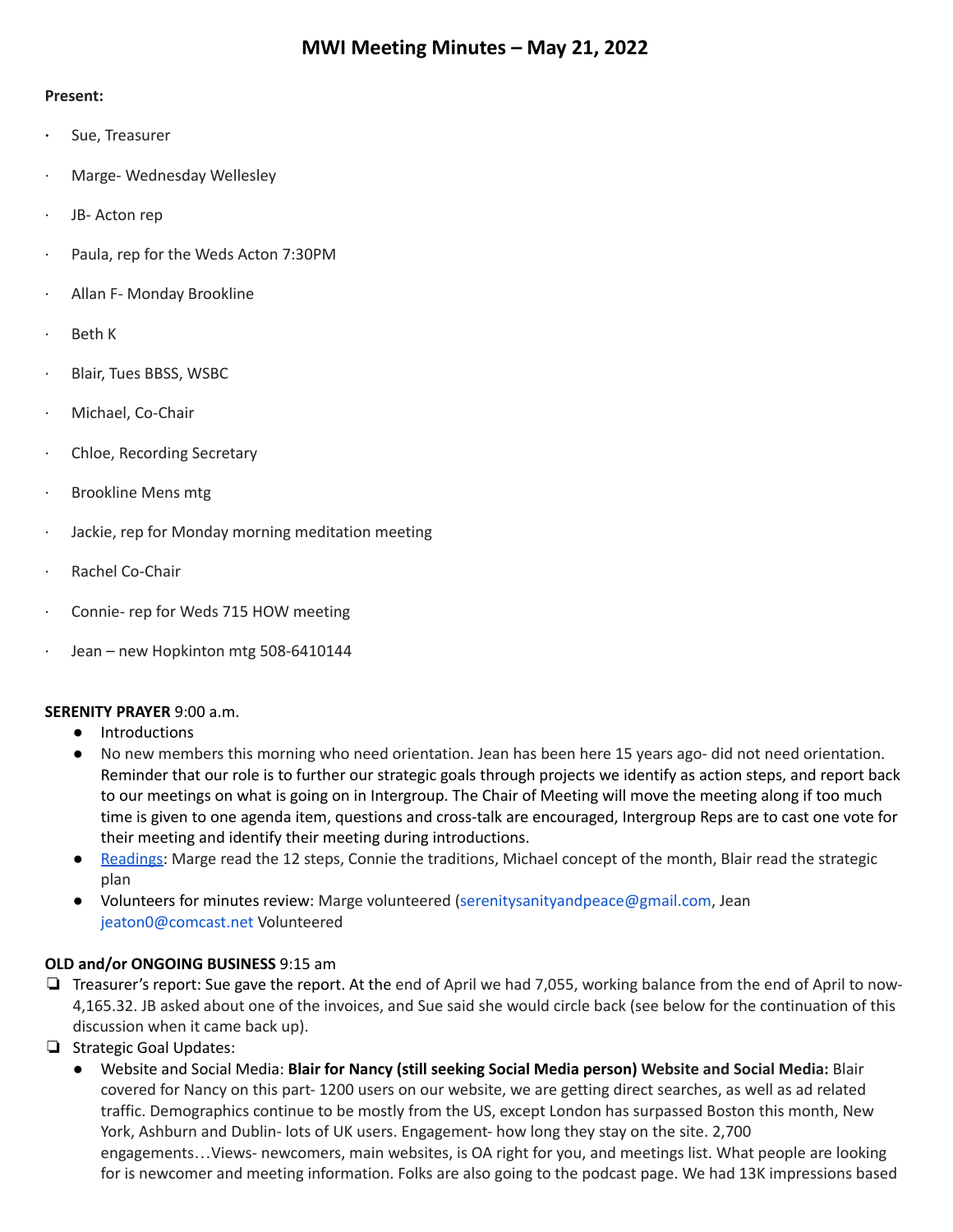on 1200 clicks. We get free google ads b/c of being a non-profit. What we would have paid was \$6K- we have branded campaigns- eating problems, overeaters anonymous, and how to stop binge eating- when people click on those searched, they get an ad for our website. More detail available on how each campaign works. "Is OA right for you"- email demographic is still 18-34. 15 question quiz- primarily 18-34, usually in the late afternoon and early evening. The reason we spend so much time on this is because we invested a LOT of energy and resources into our website, and we really want to know the user experience for the website is a good one. Part of our budget goes into maintenance of this incredible resource. This translates into carrying the message. Sue added that the website supports our mission statement and our purpose.

Sue mentioned that the invoice we paid was an annual CRISP fee- JB had asked about the invoice. When people land on our website, there is a chat on the bottom- part of that chat is moderated by an actual human, and another one is to have a "library" with pre-populated Q&A that folks can use to navigate. We're paying for that library, while we also have volunteers who support the chat. AND people can self navigate through the library. We pay more for the library. We had TONS of chats before we had the library- now it's been a great system to manage that volume. Michael seconded this info. JB asked about the analytics of the performance of that function- is there a way to know what we're getting from this function. Blair said normally we do have some analytics, and stated that she would ask Nancy if we could get that information. Jackie asked "If you live in London, how do you end up on MWI?" Michael explained that geography is meaningless- we put our ads out and tell google we want folks to see our ads in English speaking parts of the world. So it has nothing to do with OA World Services- we're putting ourselves out into the world and ask Google's algorithm to find who we're looking for, regardless of geographic area. Jackie-Mentioned that on the Thursday AM that there's a very international crowd, and she's been asking about how they find us. Google sells search words. If people organically put "I might be bulimic" into the search bar, we might come up if we've paid for that search word. We try and put content on our website that is reflective of what people are searching for online.

- Hotline / Voicemail: **Steve M./(Blair):** No report at this meeting
- Workshops:
	- ❏ Special Topics: **Michael / (Emily B.)**
		- May Workshop (5/1): **Abstinence and Food Plan -** There were 29 people who attended on Abstinence and Food plans. Michael stated that the attendance this year has been fabulous, and reminded the group that we've been doing workshops based on what we gathered in the "what would you want a workshop on" via survey.
		- June Workshop (6/5): **Building a Relationship with a Higher Power**
- 'Where Do I Start?' pamphlet distribution: **Mark**
- Diversity and Inclusion: POC Meeting Recaps: **Blair, Jeff, Susan G.** Blair reported that there are routinely between 5 and 7 people on the meeting- it's going really well. Yoojin, Jeff, Susan G and Blair started the meeting and are filling the service roles now. Concern raised on a recent meeting- how to manage when white attending members do not respect the goals of the space. OA's traditions state that we cannot exclude members based on identity (gender, race). In this meeting, we are grateful for ally support, but it is truly geared towards creating the safe space for the experience strength and hope for POC. Blair requested that as we continue to announce this meeting, but to please clarify that this is in fact for POC. JB asked for some feedback regarding advertising this meeting, and Blair stated that it is still very important to get the word out.
- Meeting at Turning Point, Walpole treatment center (SCMI, MBI to share): **Michael.** Michael stated he had no updates at this time. We have 4 people who are willing to support the start of this meeting, but next step is to reach out to the center to ask what day/time would work. Blair asked if we've reached out to South Coastal and Mass Bay intergroups and Michael said yes, so right now, all the involved people are MWI. Blair asked about Ocean Bay IG, and Michael stated that if we have 4 people committed it should be enough to get it going. It is an in-person meeting.
- ❏ Support for meetings transitioning to hybrid format: **Rachel (for Barbara K.).** Rachel stated that Barbara mentioned that Cape Cod IG is setting aside money for this. And there are some documents and resources around moving to Hybrid. Sue stated that she thought we budgeted around 100 for new meeting support, esp. if folks need to make initial literature purchases, etc. if going back to in person. Michael stated that if we get a request, we can provide funds. Blair stated that the one key thing is that if Cape Cod announces they have this money, and we do not currently do so. Sue mentioned we don't have a certain amount assigned to each group.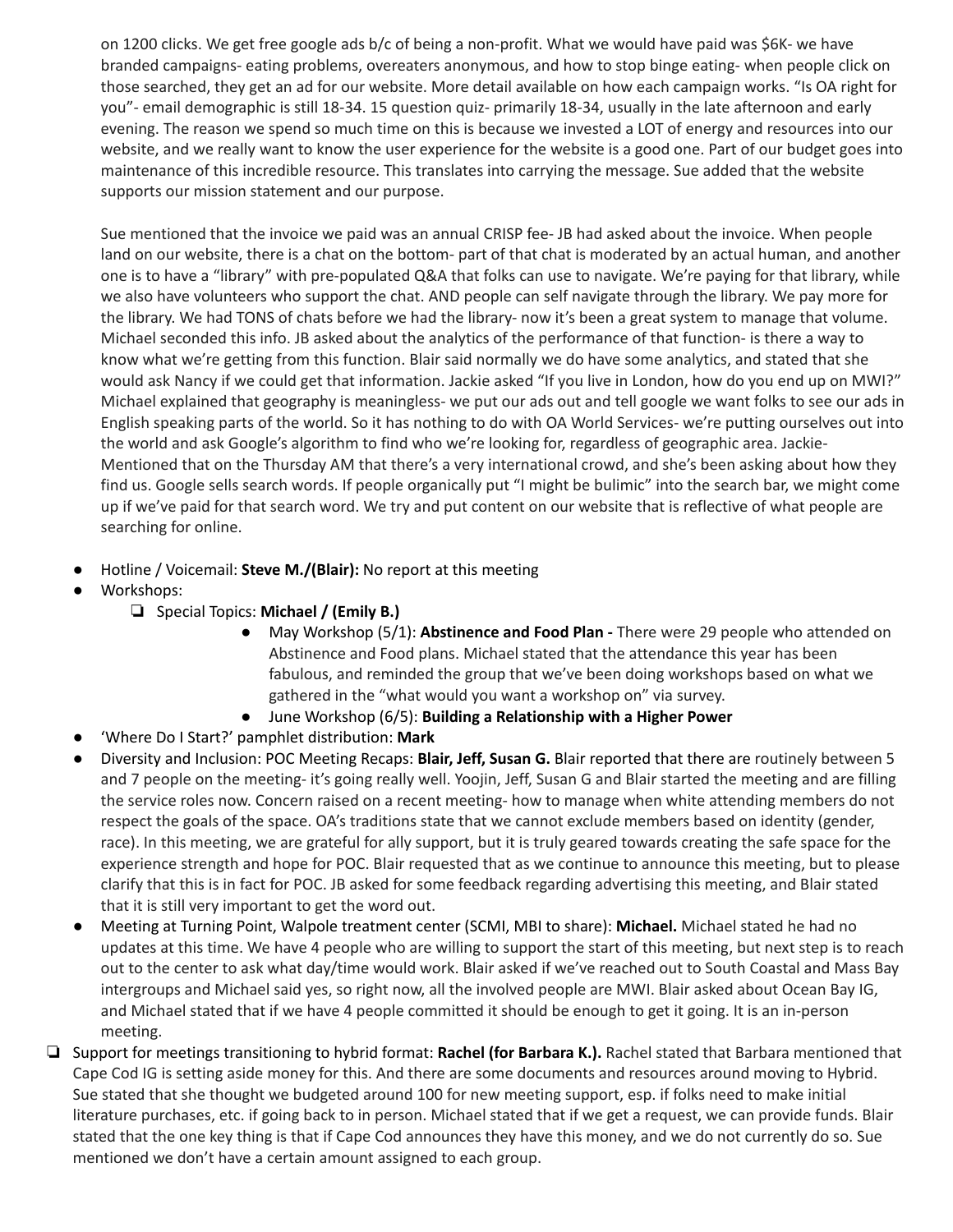#### **Initiatives:**

- **●** Speaker Bank Beth K. is the new coordinator. We are looking for PoC speakers, those recovering from Anorexia/Bulimia and Young People: **Rachel.** Beth is our new Speaker Bank coordinator. Rachel stated that there are 10 people on that list right now, and we will be contacting them for updates. Rachel mentioned that we're looking for POC, Anorexia and Bulimia too. Blair mentioned that we can put into the announcements
- Outreach to Healthcare Professionals: **Rachel**
	- Atrius Health, PO Square, 45 minute Zoom presentation happening May 31. We have a PoC speaker with recovery from bulimia and a speaker with recovery from Binge Eating Disorder. Rachel stated that the group will be talking about medicine and OA…..how traditional nutritionists haven't worked for us, and OA did. Rachel stated she has been working with Beilah for one specific event…Michael stated that we recruited a bunch of folks for different initiatives, and Belaih volunteered to support outreach to HCP and this is the first event.

#### **NEW BUSINESS** 10:00 am

# Report from WSBC: **Michael & Blair.**

Michael stated that if you want to read the report from the World Service Business Conference (WSBC), put your info in the chat, and he or Blair can send out a copy of it. Blair and Michael were both representatives from MWI at the WSBC. Michael stated that in general, it is a profound experience to be around so many people so committed to recovery, but also a trying experience because folks are focused on the weeds/details. But a lot was accomplished and definitely worth it. A few items we want to bring up are the following:

- 1) Board of Trustees: One item of new business for the conference to vote on was a reorganization of the board of trustees of OA and to reduce our board to 12 trustees (instead of the 17 we have currently). OA has a trustee from each region (10) plus general service trustees (7). There are very few organizations that have a board of 17. The motion to reduce to 12 trustees failed but an amendment to the motion that passed was to remove the concept of a 'region' trustee. Adding more trustees would be a financial burden. There are 10 regions plus a virtual region; 8 of the regions are ostensibly US-based. The other two regions are not & that is a little lopsided. The international contingent of OA has grown and there are some questions about how well we serve all our members given the growth of OA outside of the US. In addition to national service, WSBC discussed regional service. In some places where they don't have enough members to have regions, they have national service committees / boards. It was put into bylaws that there could be committees and boards that are not tied to region, but by special interest (e.g. virtual integroup). OA is starting to move away from geography and towards helping whoever needs it.
- 2) The conference voted not to allow **all** conference-approved literature to be shared on video conferencing platforms.
- 3) OA received 134K in paycheck protection funds from the US government. Some members felt we needed to give that money back because we are self-supporting and this \$\$ could be viewed as 'an endorsement' from an outside entity. 130-30 voted against giving the money back. The conference is a fellowship and also a corporation.
- 4) Info about WSBC 2022:
	- a) # of delegates: 218
	- b) # of countries: 21
	- c) This is the 3<sup>rd</sup> virtual WSBC. This year, it was a 'full' WSBC where we voted for Trustees, bylaw amendments, new business motions, and new literature.
- 5) Remote vs. In-person WSBC in the future: Motion failed to specify In-person, Virtual, and Hybrid meetings from 2024-2026. 2023 has already been booked since we need to reserve the hotel 1 year in advance. We lost 131K this year (deposit to the hotel) because we did not have an in-person conference. A virtual conference could allow more people to participate (folks who cannot travel, etc). This would allow more members to serve at this level. This is an ongoing discussion. Michael added that trying to codify the WSBC meeting type/frequency/schedule is an operational matter, and that bylaws shouldn't have operational matters in them, so it was decided because meeting schedule/type was an operational matter, it would be given to the trusted servants who do the operational activities, rather than added to the bylaws.
- 6) Committee service: Each delegate is asked to participate for one year, starting during WSBC 2022.
	- a) Michael is on the 12 Step Within (TSW) Committee. He has agreed to be chair of the subcommittee, Each One Reach One. For example, TSW is doing outreach calls on the 12<sup>th</sup> day of every month.